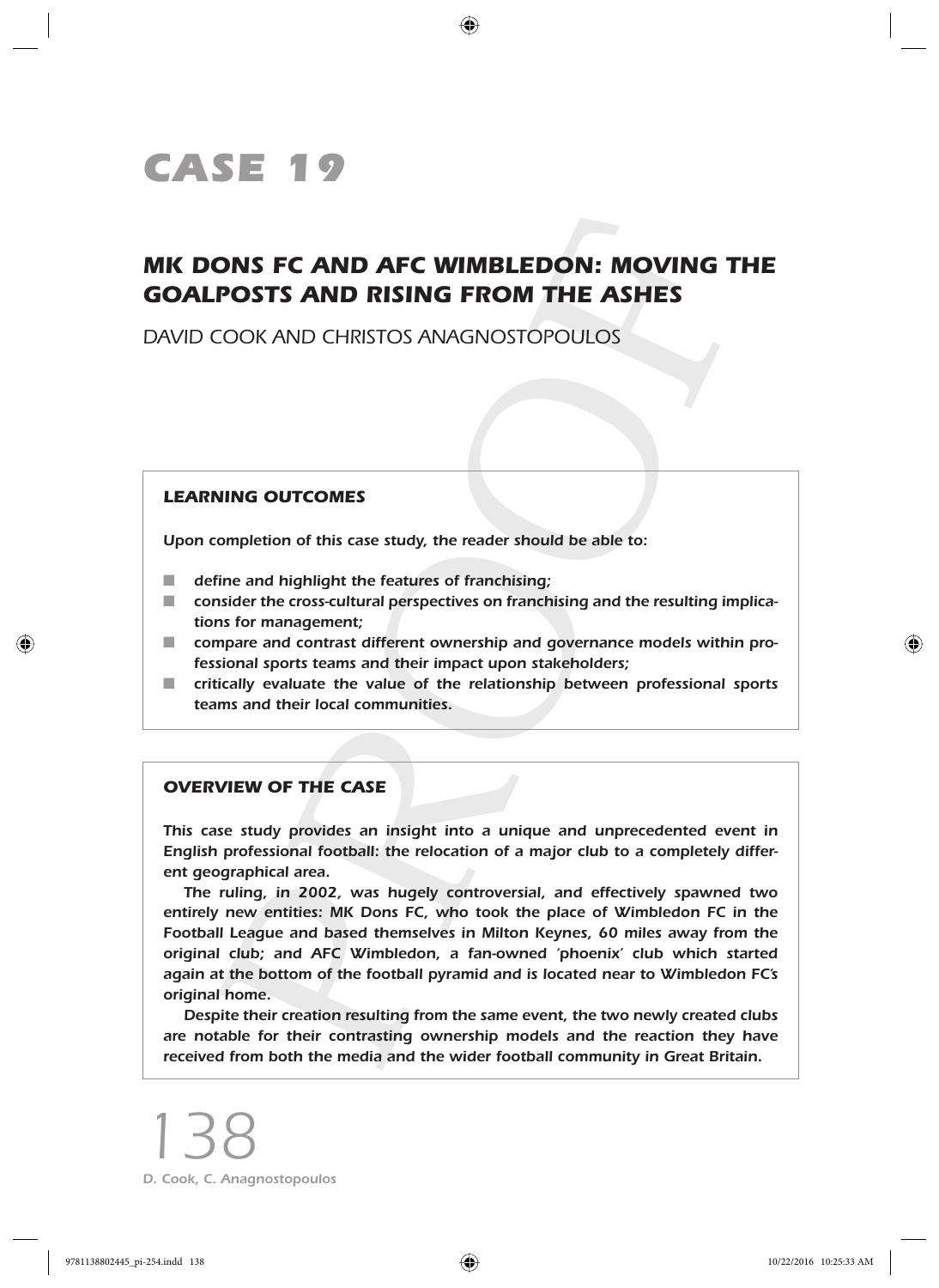#### *CASE STUDY*

#### *Wimbledon FC (1889– 2004)*

Wimbledon FC had enjoyed an illustrious history as a team that had climbed from non- league level to the top division of English football, where they remained for 14 years. The highlight came in 1988 when they defeated Liverpool to win the FA Cup. This was followed by the quote from BBC commentator John Motson that 'the Crazy Gang have defeated the Culture Club', which helped to define Wimbledon's brand. Known as the 'Dons', they were the underdogs, and their brand associations were direct, uncompromising football with a 'loveable rogue' element that helped to endear them to fans and boost their brand profile as a prominent English football club.

Unfortunately, Wimbledon FC lacked a permanent 'home' venue following the closure of their Plough Lane ground in 1991. The ground was considered to be beyond redevelopment to meet the FA criteria for all-seater stadia following the Taylor Report. They subsequently rented Crystal Palace's Selhurst Park, which denied them crucial revenue streams and arguably limited the size of their fan base. Crucially, Wimbledon's then owner, Lebanese businessman Sam Hammam, decided to sell off Plough Lane and the club as separate assets. The ground was sold to a supermarket chain for £8 million, whilst the club fell into the hands of a Norwegian consortium who knew little about English football, attracted by an ultimately unsuccessful proposal of relocating it to Dublin. The Norwegian owners later came to regret their £28 million purchase, lamenting Wimbledon's lack of tangible assets and incomemaximising opportunities, summarised by the new chairman Charles Koppel thus:

We can't maximise the potential of hospitality, of advertising hoardings, of anything here. This club has to find a home of its own or it will die. Simple as that.

(White, 2003 )

In comparison, some other English football clubs during this period were enjoying an unprecedented branding boom, powered by Sky's coverage of the Premier League. Fellow London- based rivals such as Chelsea and Tottenham Hotspur were reaping the rewards of becoming far more market- orientated and employing brand extension tactics. These included Chelsea's building of a hotel and entertainment complex known as 'Chelsea Village'.

While the construction of a new stadium was deemed essential to secure the club's future, available land in Wimbledon and surrounding areas of London was scarce and its purchase regarded as financially unviable. Plans to relocate the club away from Wimbledon emerged, which seemed far- fetched, as relocation of a professional football club to a completely different town and borough had never previously happened in post-war English football.

139 *MK Dons FC and Wimbledon*

◈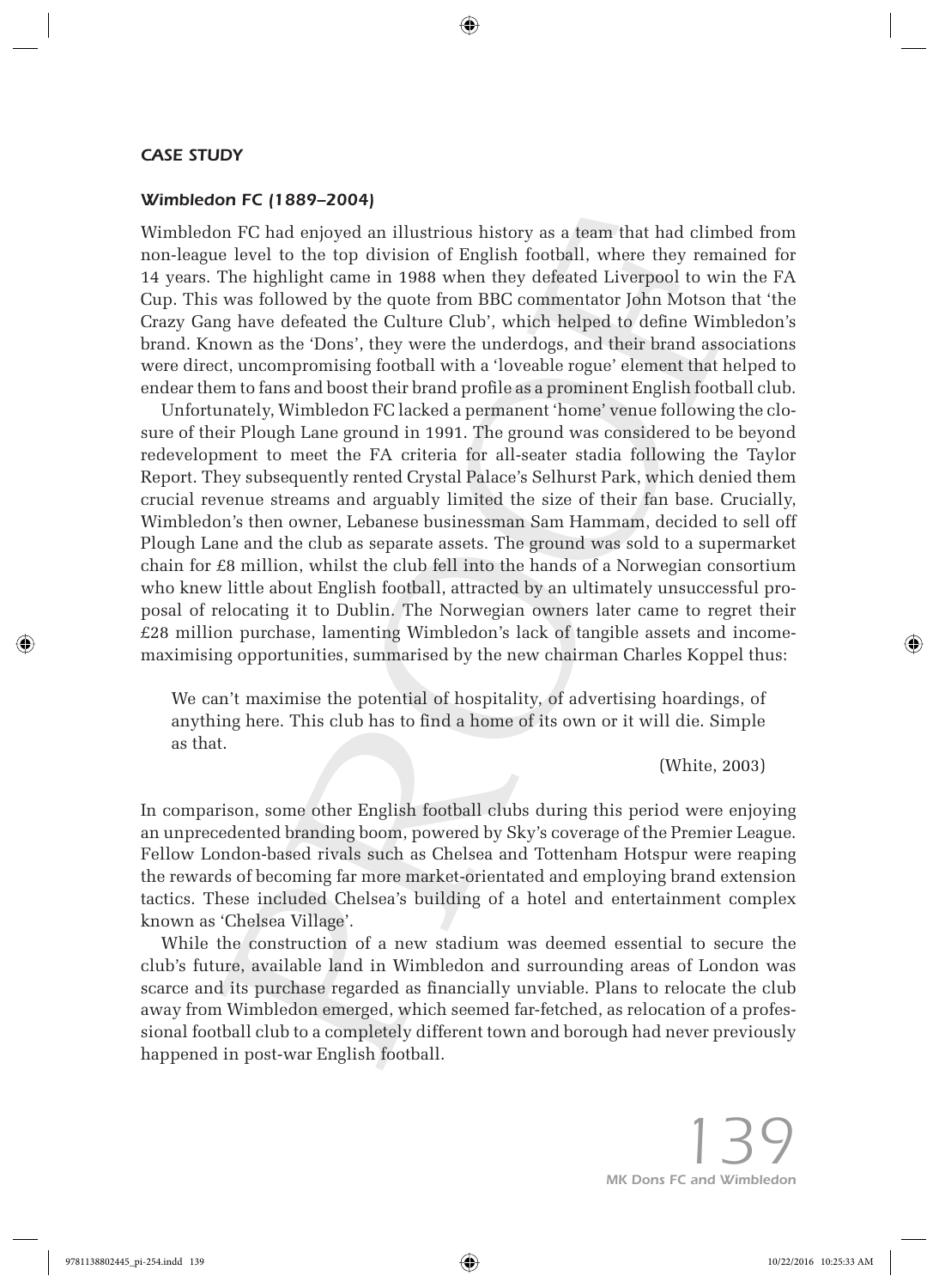However, with the club rapidly losing money and the owners desperate for a return on their investment, they were eager to take up an offer from music magnate and property developer Pete Winkleman to relocate to a new, purpose-built stadium in Milton Keynes, a rapidly growing and well- populated town without a professional football club but with a vast potential market of supporters.

In US sport, 'franchising'  $-$  moving the name and goodwill of a sports outfit to wherever it might be more profitably exploited  $-$  is commonplace, but has rarely proven successful in the UK. Recent US examples include:

- baseball (in 2005 the Montreal Expos moved to Washington DC to become the Washington Nationals);
- ice hockey (in 2011 the Atlanta Thrashers relocated to Winnipeg to form the Winnipeg Jets); and
- basketball (in 2012 the New Jersey Nets were transferred to Brooklyn, becoming the Brooklyn Nets).

In America, these franchises are viewed as being a form of entertainment, but their primary objective, as for any successful business, is to make money. Indeed, within American Major League Soccer (MLS) there has been a long history of franchising, with clubs historically disappearing from one location and then being reintroduced in another. Two more teams created an 'expansion' in 2015 – including New York City, which is part- owned by English Premier League giants Manchester City. In the future, global sporting icon David Beckham is set to launch what will become the twenty- second team in the MLS, based in Miami, on a so far undisclosed date. Unlike the British model of competitive league team sports, major US sports operate closed leagues where new teams appear based on market growth and profi t potential, as opposed to success on the field of play.

In Britain, where football clubs have largely grown out of the communities where they are situated, the term 'franchising' was practically unheard of until Wimbledon FC was, highly controversially, granted permission by the English Football Association to relocate to Milton Keynes in May 2002.

### *AFC Wimbledon (2002– )*

With the vast majority of original Wimbledon FC fans unwilling to travel to Milton Keynes and left feeling outraged about the 'theft' of their club, the supporters decided to found a new 'phoenix' club, AFC (A Fans Club) Wimbledon, in June 2002. Traditionally in football the acronym AFC stands for Athletic Football Club, but in this case the different meaning of AFC was important in defining from the outset the ethos of the club: 'by the fans, for the fans'.

Erik Samuelson, Chief Executive of AFC Wimbledon, stated that the brand value of his club had been built entirely on a straightforward sense of knowing what is

140 *D. Cook, C. Anagnostopoulos*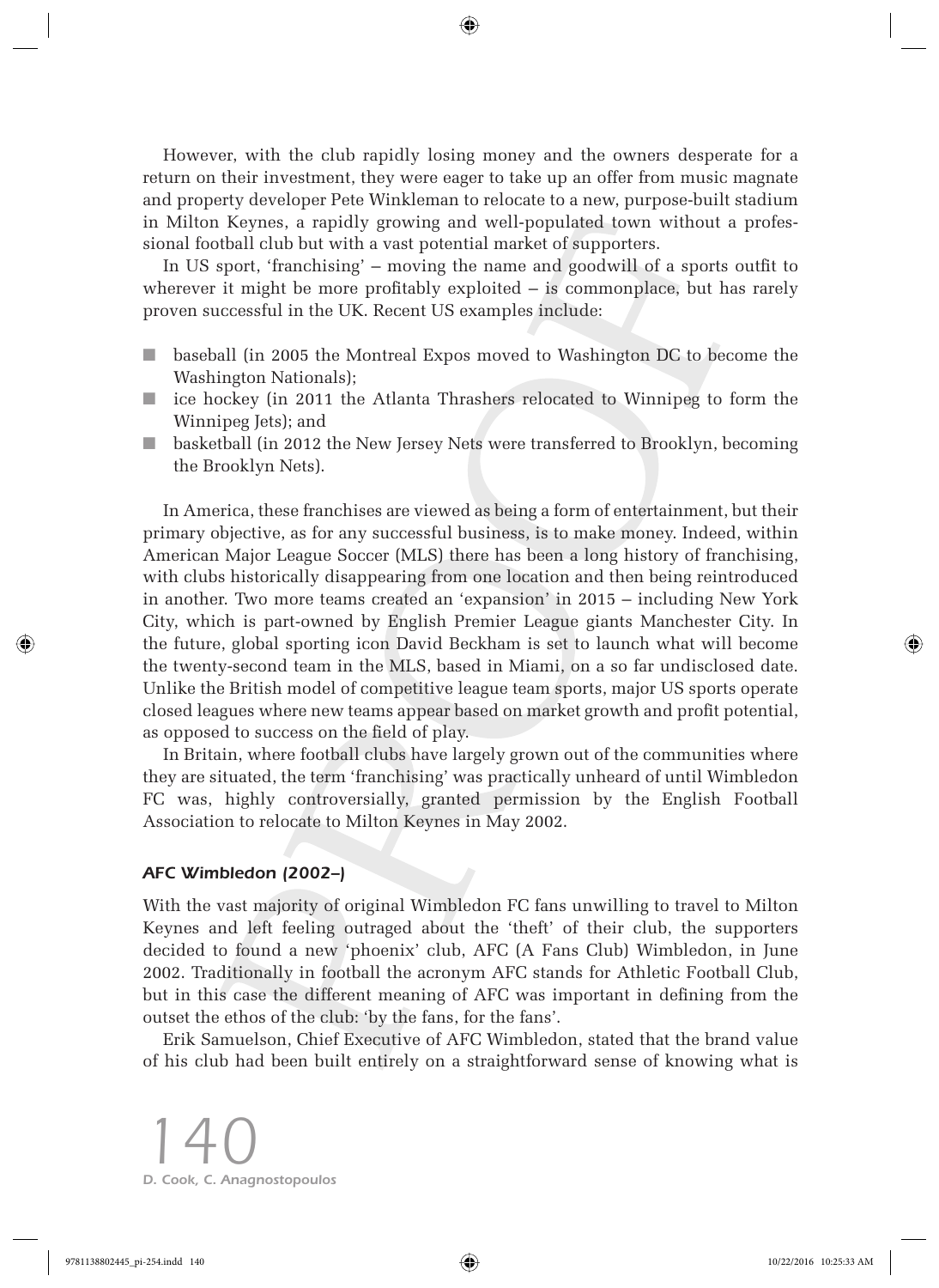

 $\bigoplus$ 



 $\bigoplus$ 

 $\bigcirc$ 

 $\bigcirc$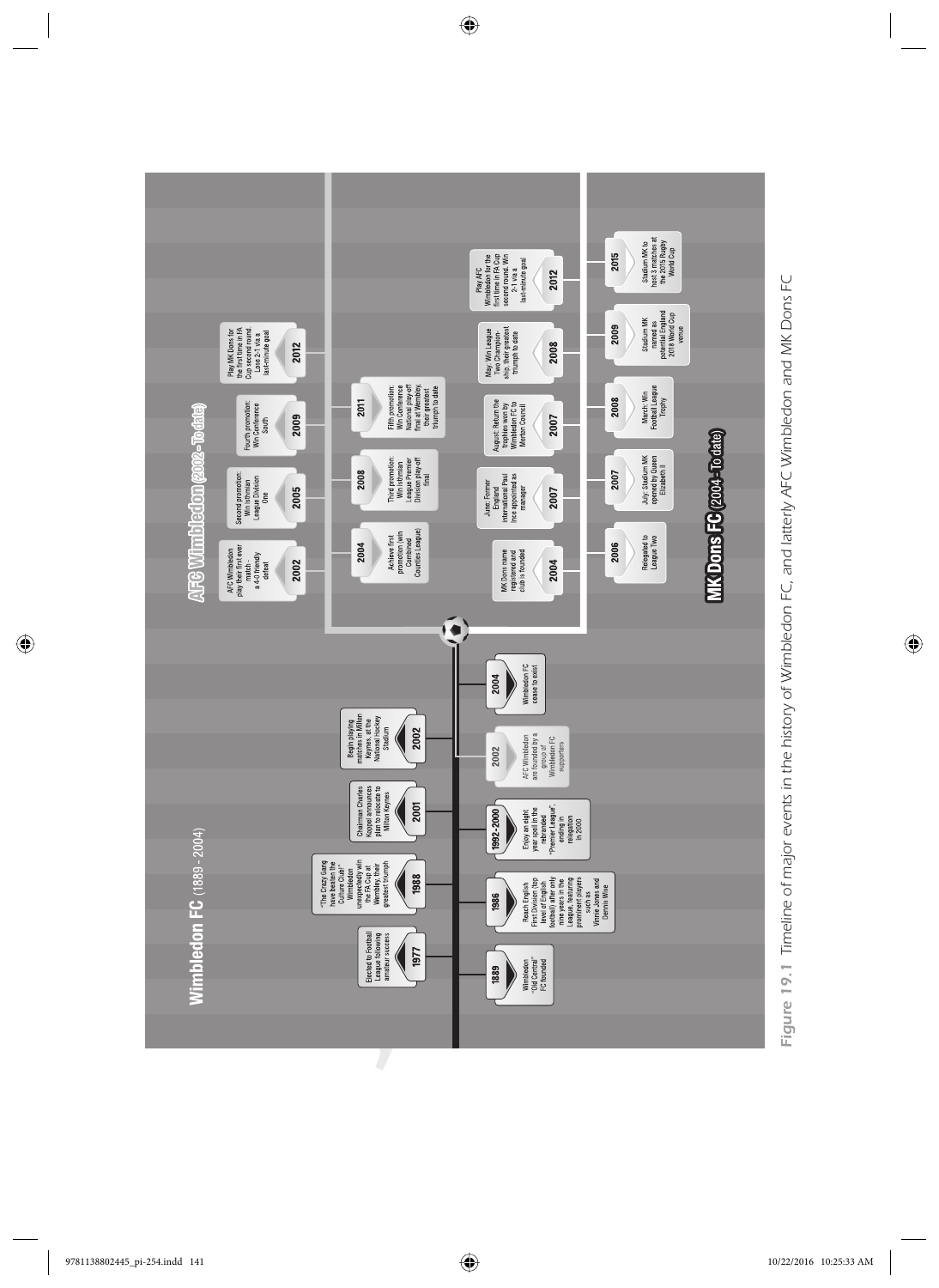right and what is wrong: acknowledging the new club's historical links to the old Wimbledon FC (such as retaining the original 'Dons' nickname), but believing that the key to the success of the new venture has been the overall attempt to get away from the past and establish AFC Wimbledon as a new identity completely independent of Wimbledon FC.

Samuelson picks up the case of AFC Wimbledon's fortunes:

We do not have the resources or finance to be able to afford specialist marketing staff and have up to this point relied completely on the help and support of volunteers. We have no tools to measure anything, but the fans genuinely are part of the club. We have 1,500– 1,600 members who effectively own the club, paying £25 each year for one share.

(Samuelson, 2009)

This fan ownership set-up, known as the Dons Trust, is a not-for-profit organisation committed to safeguarding the club's decision- making processes and community links. As a result, AFC Wimbledon is run democratically by elected officers, with each member having one vote.

The Dons Trust has also been beneficial from a marketing point of view, with AFC Wimbledon being perceived by many to be 'genuine' and 'straightforward', according to Samuelson. These brand characteristics have helped to attract financial backing right from the beginning of AFC Wimbledon's origins, such as a shirt sponsorship deal with computer games firm Sports Interactive. Miles Jacobson, managing director of Sports Interactive, appears to concur with Samuelson's comments regarding AFC Wimbledon's brand values:

There are a lot of parallels between Sports Interactive and AFC Wimbledon, which is why we're so keen to support the team. AFC Wimbledon has shown that because of football the community will pull together at times like these – a sure sign this remains the people's game.

(AFC Wimbledon, 2014)

The Dons Trust has been proactive in its efforts to re- establish the brand values and in many ways create a much stronger brand than the former Wimbledon FC possessed. For instance, the website is constantly updated with requests for volunteers to help out in many different ways, such as cleaning the stadium and taking minutes at general meetings. The club has even learnt from its lack of residual income in the past, hosting revenue- generating events such as a regular comedy night at its currently owned home ground, Kingsmeadow.

Although in Britain supporter-governed football clubs are usually created as a result of a crisis situation, in German football this model is widespread. All but 2 of the 36 clubs in the Bundesliga and second tier are controlled by members, their

142 *D. Cook, C. Anagnostopoulos*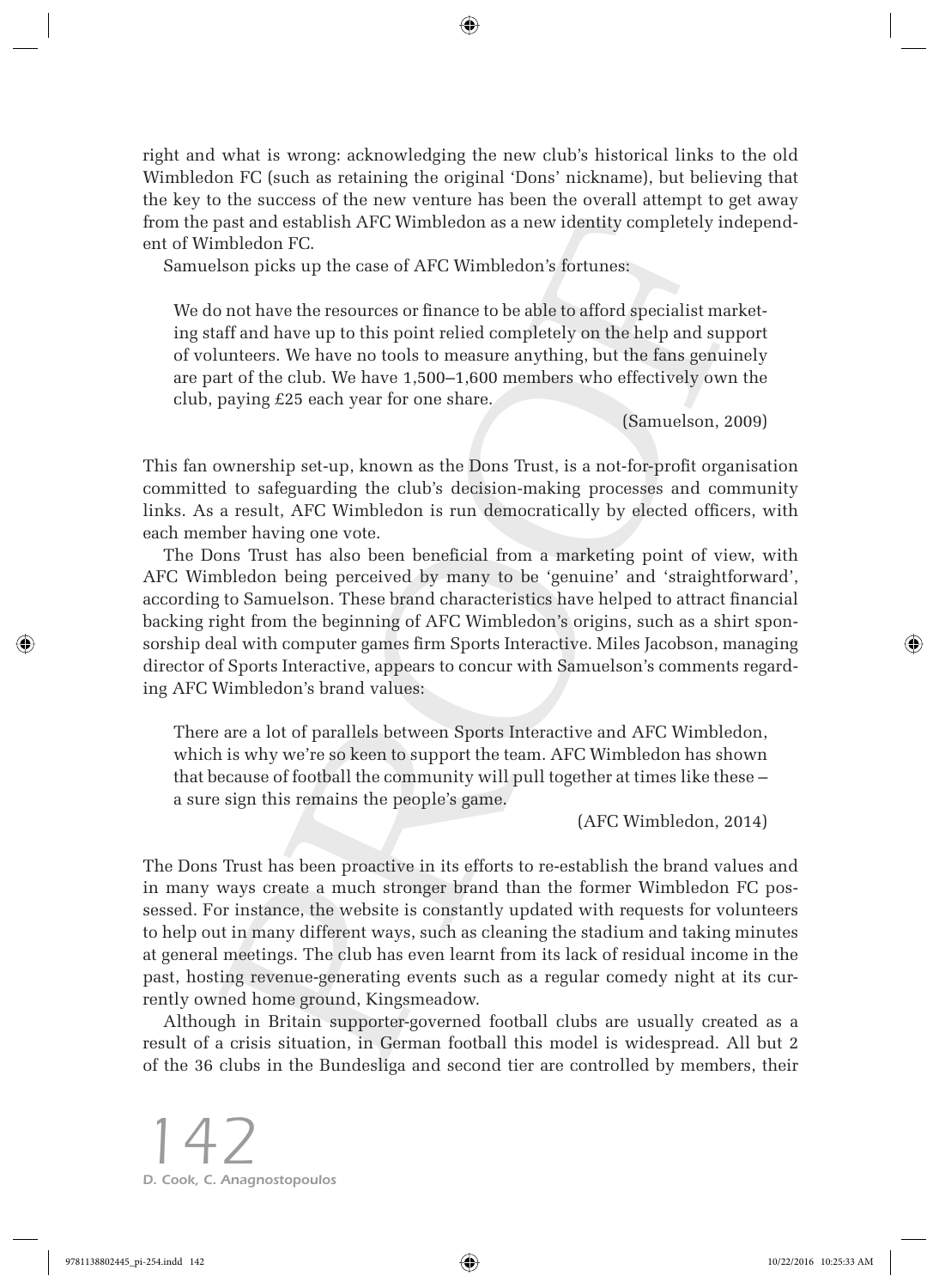supporters, with at least 50 per cent plus one of votes required to take important decisions. This model has kept the clubs rooted within their communities and traditions, with average attendances in the Bundesliga being the highest of any league in Europe.

On the pitch, AFC Wimbledon has performed remarkably well, achieving five promotions during the first nine years of their existence. In May 2011 they beat Luton Town on penalties in the Conference Premier Play-Off final to reclaim the football league place they believe was 'stolen' from them amidst euphoric scenes at the City of Manchester Stadium. In the process they became the first club formed in the twenty-first century to qualify for the Football League, thus becoming the league's youngest club by a considerable margin.

A few months later, AFC Wimbledon found themselves playing their now bitter enemies, the newly evolved MK Dons, in the FA Cup second round. Widespread media coverage and national interest followed the event, with the focus on the attempts of both sets of supporters to lay claim to the historical achievements of Wimbledon FC and the 'Dons' nickname. MK Dons defender Dean Lewington was in the unique position of having started his career with the original Wimbledon FC, and staying with the club throughout its transition to MK Dons, where he still remains today. According to Lewington, neither of the two new clubs can rightfully lay claim to the origins and history of the original Wimbledon FC (Mail Online, 2013).

AFC Wimbledon eventually lost the tie  $2-1$  to an agonising late goal, with manager Neil Ardley commenting:

This moment that our fans have dreaded has come and gone and it's turned into a celebration of how far this club has come. From the fans' point of view I don't think they will ever forget about the relocation, but it's a milestone for them that they've got this out of the way.

(James, 2012 )

In closing, Erik Samuelson offered his opinions as to the major reason why AFC Wimbledon has been so successful in establishing a thriving reputation based on a brand famous for its ethical and community-based values:

Koppel [the former owner of Wimbledon FC] turned up unaware of the unique relationship between a club and its customers. These are not customers in the traditional sense, who will shop by price or convenience. Their affiliation with the organisation is much closer to a religious connection. It is a faith. (Samuelson, 2009 )

# *MK Dons FC (2004– )*

Whilst AFC Wimbledon re-formed, MK Dons were able to effectively start where the previous Wimbledon FC left off in terms of their position in the English football

143 *MK Dons FC and Wimbledon*

9781138802445\_pi-254.indd 143 10/22/2016 10:25:34 AM 0.022/2016 10:25:34 AM 0.022/2016 10:25:34 AM 0.022/2016 10:25:34 AM 0.022/2016 10:25:34 AM 0.022/2016 10:25:34 AM 0.022/2016 10:25:34 AM 0.023:34 AM 0.023:34 AM 0.023:3

◈

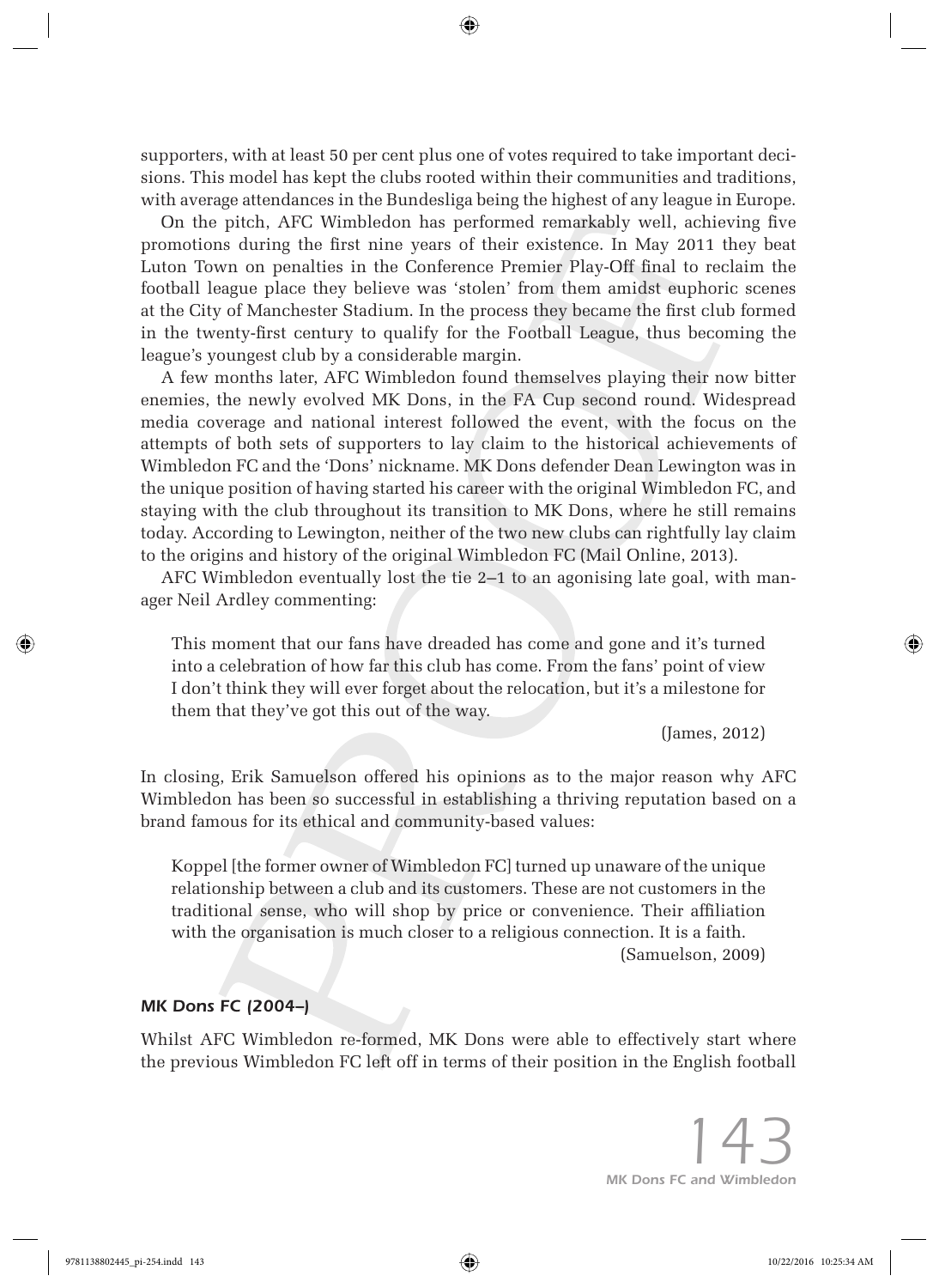league in 2004. This angered supporters of many clubs across the country, some of whom even chose to visit AFC Wimbledon's ground rather than the MK Dons when their team were due to be playing an away match at MK Dons' ground, Stadium MK. The club were dubbed 'Franchise FC' by certain sections of the British media, portraying the concept of franchising in a negative light. The club is 100 per cent owned by the holding company InterMK Group Ltd, which in turn is wholly owned by Winkleman.

The team initially played in a temporary venue, the National Hockey Stadium, and was relegated from League One to League Two in an early period of instability. However, since moving into its new stadium in 2007, the club has not looked back, both on and off the pitch.

The club won its first trophies in the 2007–2008 season, lifting the League Two Championship and thus gaining immediate promotion back into League One, and also winning the Johnstone's Paint Trophy, a notable knockout competition for football league teams.

The MK Dons brand has certainly begun to grow and gather momentum. Stadium MK was officially opened by Queen Elizabeth II and this royal endorsement immediately put the club and its new stadium into the spotlight with a mass of free publicity. In stark contrast to the former Wimbledon FC, brand extension strategies and diversification are arguably the hallmarks of the MK Dons brand.

The MK Dons brand is developing at a fast pace, as demonstrated by the steady rise in matchday attendances. These have more than doubled from an average of below 5,000 supporters in 2004 to over 10,000 ten years later. The club has a sophisticated customer relationship management (CRM) and database system which allows extensive analysis and measurement of sales and loyalty trends. This affords MK Dons a competitive advantage over many rivals at this level of football. Like many other clubs, MK Dons believe targeting young supporters is essential, and a spokesperson from the club lays claim to another impressive statistic:

We focus on capturing the attention of junior supporters, with research showing that football fans choose their teams by the age of 8. To encourage this, under 7s enter the stadium free. At present, 32 per cent of our season ticket holders are under the age of 16, which is, we believe, the highest in the country.

(Gardner, 2009 )

Combined with this impressive targeting and measurement of young supporters, there is another major factor which could contribute to the future success of the club. In Milton Keynes, MK Dons are the only football club occupying such a large catchment area without direct competition from another league club. Other large urban

144 *D. Cook, C. Anagnostopoulos*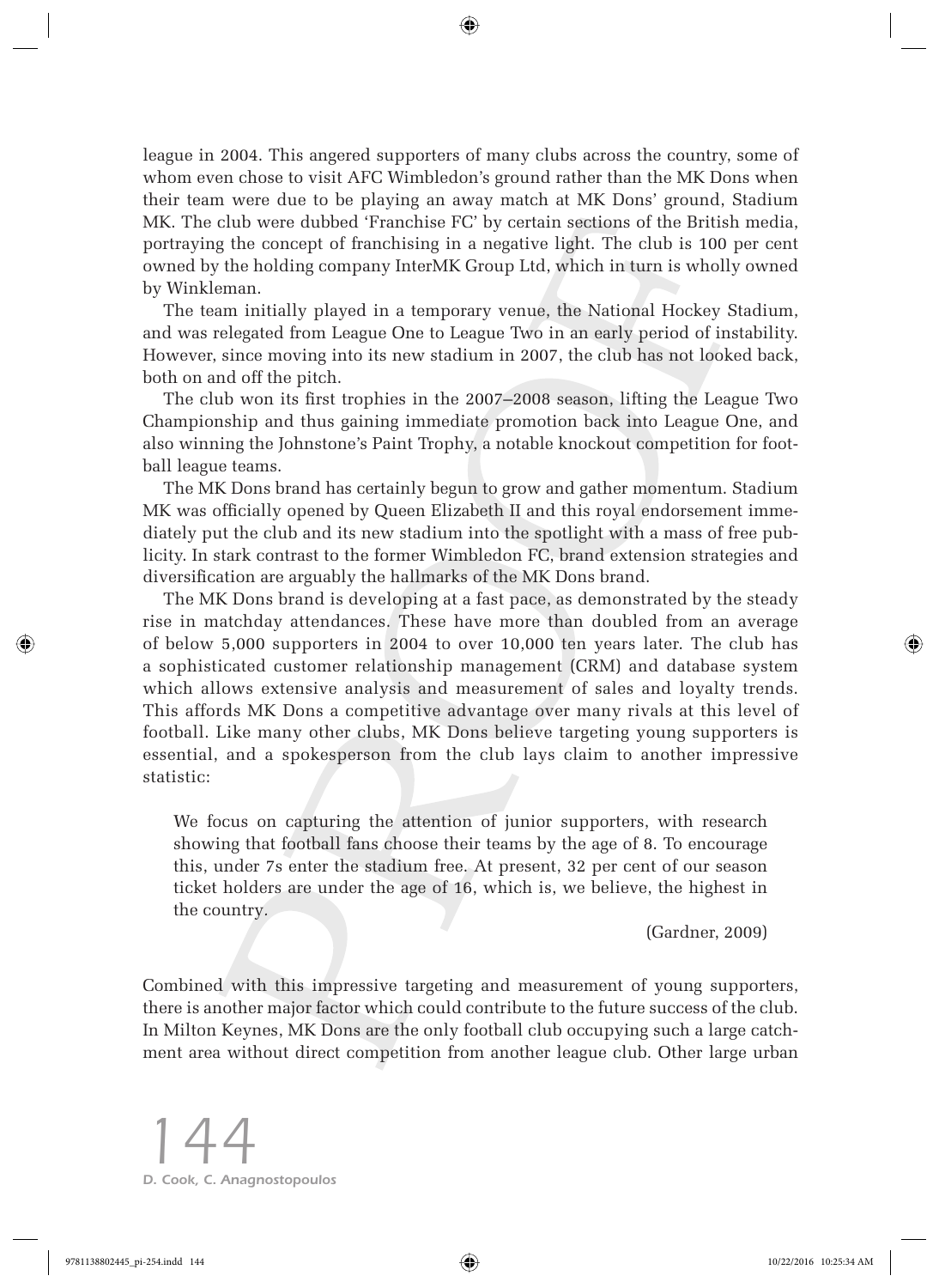settlements without a league club, such as Dudley, Poole and Slough, may make for an interesting proposition.

◈

MK Dons embrace a strategy designed to alleviate the 'distance' that appears to have been created between supporters and several clubs at the top of English football. Their philosophy is that supporting a Premier League team has almost become an armchair activity, with fans still following their clubs but without attending matches.

Rather than feel dwarfed by the clubs of the Premier League, MK Dons appear to view being able to provide an authentic matchday experience at a reasonable price as a key form of competitive advantage over clubs in the Premier League.

The future looks bright for the emerging franchise of MK Dons. Stadium MK was named on a prestigious list of 15 stadia put forward by the Football Association as potential hosts of England's ultimately unsuccessful 2018 World Cup Finals bid, but the venue will host three matches in the 2015 Rugby Union World Cup. The latest company accounts show an annual turnover of  $£34$  million with a profit of almost £2 million.

With an improving playing squad, a state-of the-art stadium with vast incomegenerating potential and the combined factors of having one of the youngest supporter bases in the country and a growing catchment area, the club will surely only prosper further in years to come.

#### *QUESTIONS*

◈

- 1. What is franchising and what are its characteristics?
- 2. What lessons about ownership structures does the case reveal to the following stakeholders: (a) regulatory bodies such as the FA and Football League; (b) offi cial sponsors such as Sports Interactive; (c) supporters of AFC Wimbledon; and (d) supporters of MK Dons FC?
- 3. From the perspective of a fan of a Bundesliga club, how might they react to David Beckham creating a franchised club in Germany?
- 4. Wimbledon FC's relocation to Milton Keynes was neither legal nor ethical. Discuss.

#### *CONCLUSIONS*

AFC Wimbledon was formed by the Dons Trust as a supporter- owned club with a similar governance model to the majority of teams in the German Bundesliga. The Trust concerns itself with safeguarding the club's decision- making and community associations, and in turn this has helped the club's brand to become set at the heart of its local community.

145 *MK Dons FC and Wimbledon*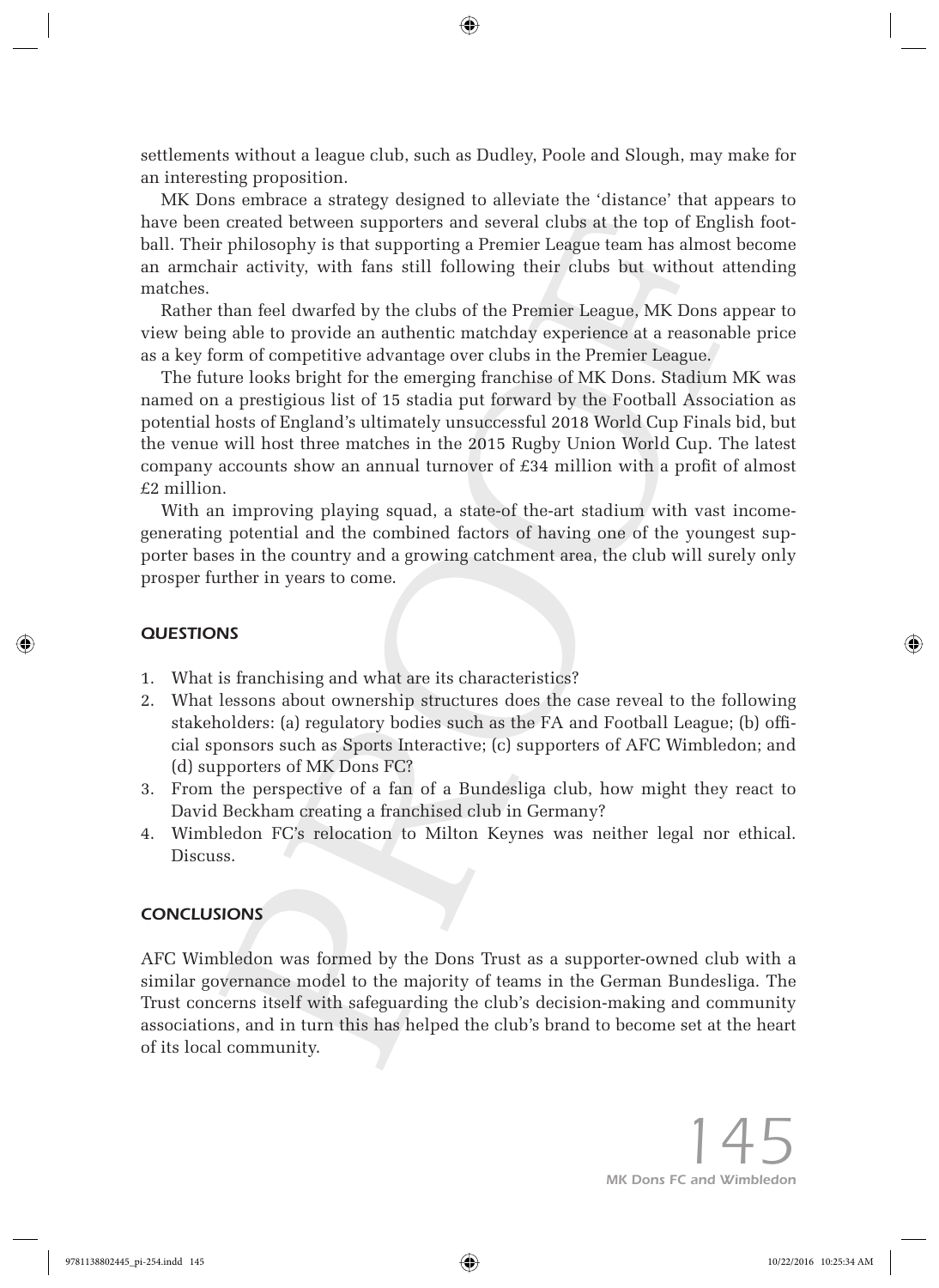↔

MK Dons set a precedent by becoming the first English club to be set up based on the franchising model prevalent in America, and have enjoyed some early success in their brief existence to date. Could such a model establish itself in England and other major European leagues? History, tradition and cultural forces all suggest not. But enough money over a long enough time frame can often overcome most hurdles. Do the US owners who bought Manchester United, Arsenal and Liverpool have a longterm aim to replicate the US franchise model on a global scale?

#### *RECOMMENDED READING*

To begin with, students might find it helpful to read an introductory text on marketing in sport, particularly sections on community identity and fan loyalty, such as *The Marketing of Sport* by Chadwick and Beech (2007), *Team Sports Marketing* by Wakefield (2007) or *Sport Marketing* by Blakey (2011).

Shropshire's text on sports franchising ( 1995 ) offers students an insight into cities in pursuit of sports franchises in the USA, and Rupert Cornwell's 2011 article in *The Independent* on the US Franchise system also provides a useful insight into how the concept of franchising may work in England.

#### *BIBLIOGRAPHY*

Beech , J.and Chadwick , S.( 2007 ). *The Marketing of Sport*. Prentice Hall , London.

Blakey, P. (2011). Sport Marketing, Learning Matters, Exeter.

Gardner, A. (2009). Personal communication with lead author, 15 July.

- James, A. (2012). We are Wimbledon! Fans stake claim for 'real Dons' tag during FA Cup grudge match. *Daily Mail* (online) 2 December. Available from www.dailymail.co.uk/ sport/football/article-2241784/AFC-Wimbledon-v-MK-Dons--fans-clash.html (accessed 16 March 2014).
- Samuelson, E. (2009). Personal communication with lead author, 29 June.

Shropshire, K. L. (1995). *The Sports Franchise Game: Cities in Pursuit of Sports Franchises*, *Events, Stadiums, and Arenas.* University of Pennsylvania Press, Philadelphia.

Wakefield, K. L. (2007). *Team Sports Marketing*. Elsevier, Oxford.

White , J.( 2003 ). Pitch battle. *The Guardian* (online) 11 January. Available from www.guardian.co.uk/football/2003/jan/11/clubsincrisis.sport (accessed 16 March 2014).

## *RECOMMENDED WEBSITES*

AFC Wimbledon (2014). Official Website, last accessed 16 March 2014 at www.afcwimbledon. co.uk/

BBC (2007). The Queen visits Milton Keynes, last accessed 16 March 2014 at www.bbc.co.uk/ threecounties/ content/ articles/ 2007/ 11/ 30/ queen\_ mk\_ 2007\_ feature.shtml

BBC (2009). From Crazy Gang to Culture Club, last accessed 16 March 2014 at http://news. bbc.co.uk/sport1/hi/football/eng\_conf/8018155.stm

146

*D. Cook, C. Anagnostopoulos*